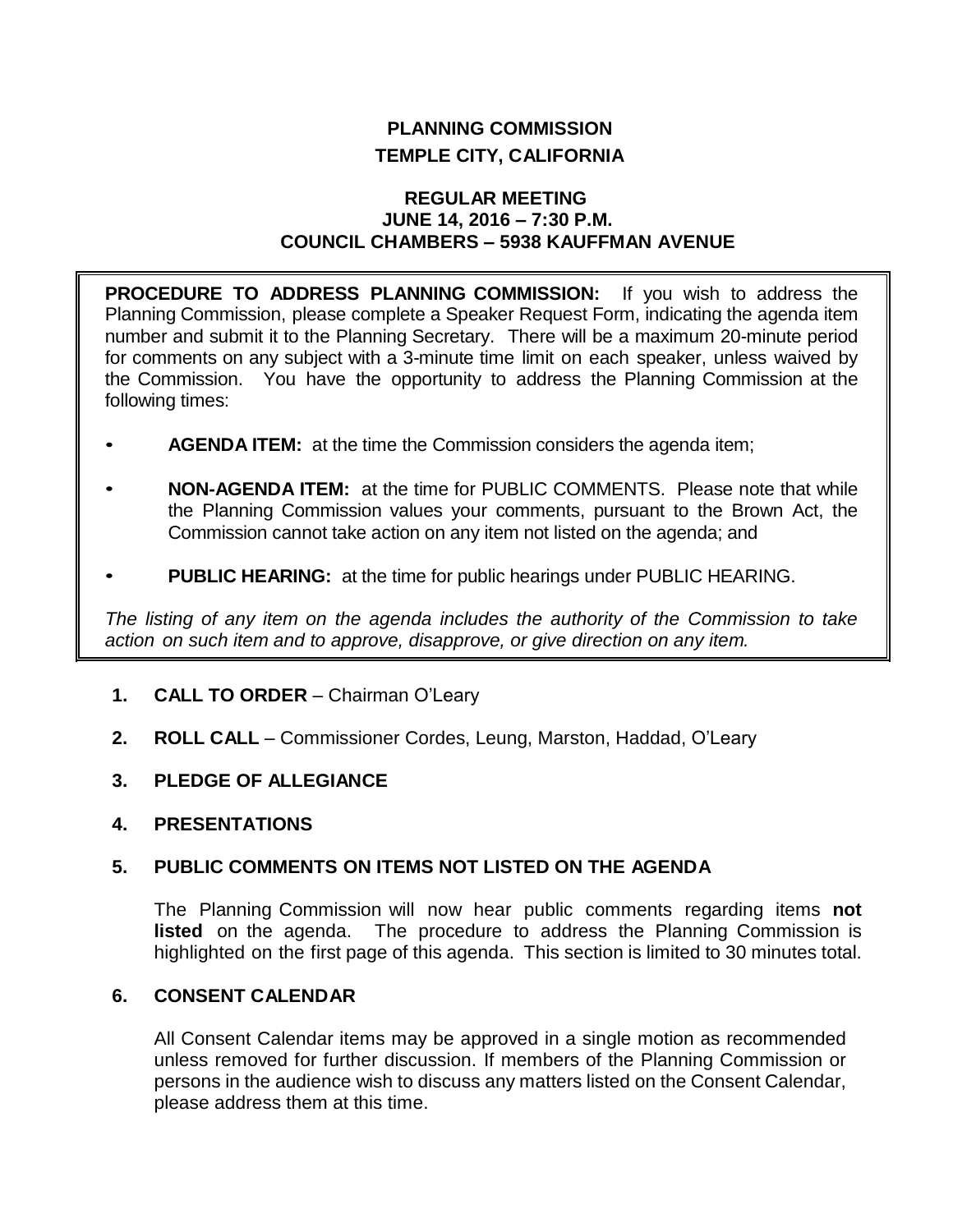Planning Commission Agenda June 14, 2016 Page 2 of 5

Recommendation: Approve Item A per recommendations.

## A. APPROVAL OF MINUTES

The Planning Commission is requested to review and approve:

1) Minutes of the [Planning Commission Meeting](http://ca-templecity.civicplus.com/DocumentCenter/View/6054) of April 12, 2016.

# **7. PUBLIC HEARING**

A. [A request for time extension for Tentative Parcel Map No. 65976. The parcel](http://ca-templecity.civicplus.com/DocumentCenter/View/6051)  [map was originally approved on June 12, 2007 for the construction of a](http://ca-templecity.civicplus.com/DocumentCenter/View/6051)  [three-unit residential condominium subdivision.](http://ca-templecity.civicplus.com/DocumentCenter/View/6051) 

> Due to the economic downturn of 2007, the State (starting in 2008) enacted a series of bills (SB 1185, AB 333, AB 208, and AB 116) allowing legislative extensions for any approved tentative map with up to seven years of additional life. The tentative parcel map proposes to develop three detached condominium units on the subject property. Each unit will be a two-story dwelling containing approximately 1,500 square feet of living area with four bedrooms, three bathrooms, and a two-car garage. The proposed Floor Area Ratio is .49 and the proposed Lot Coverage is 37 percent. The property is located in the R-2 zone, and is designated as Medium Density by the City's General Plan.

| Location: | 5062 Sultana Avenue |
|-----------|---------------------|
|-----------|---------------------|

File Number: PL 16-308

Project Planner: Hesty Liu

Recommendation:

- 1) Open the Public Hearing item;
- 2) Accept any public testimony; and
- 3) Adopt the resolution finding that the project is exempt from CEQA and approve the project subject to the proposed conditions of approval.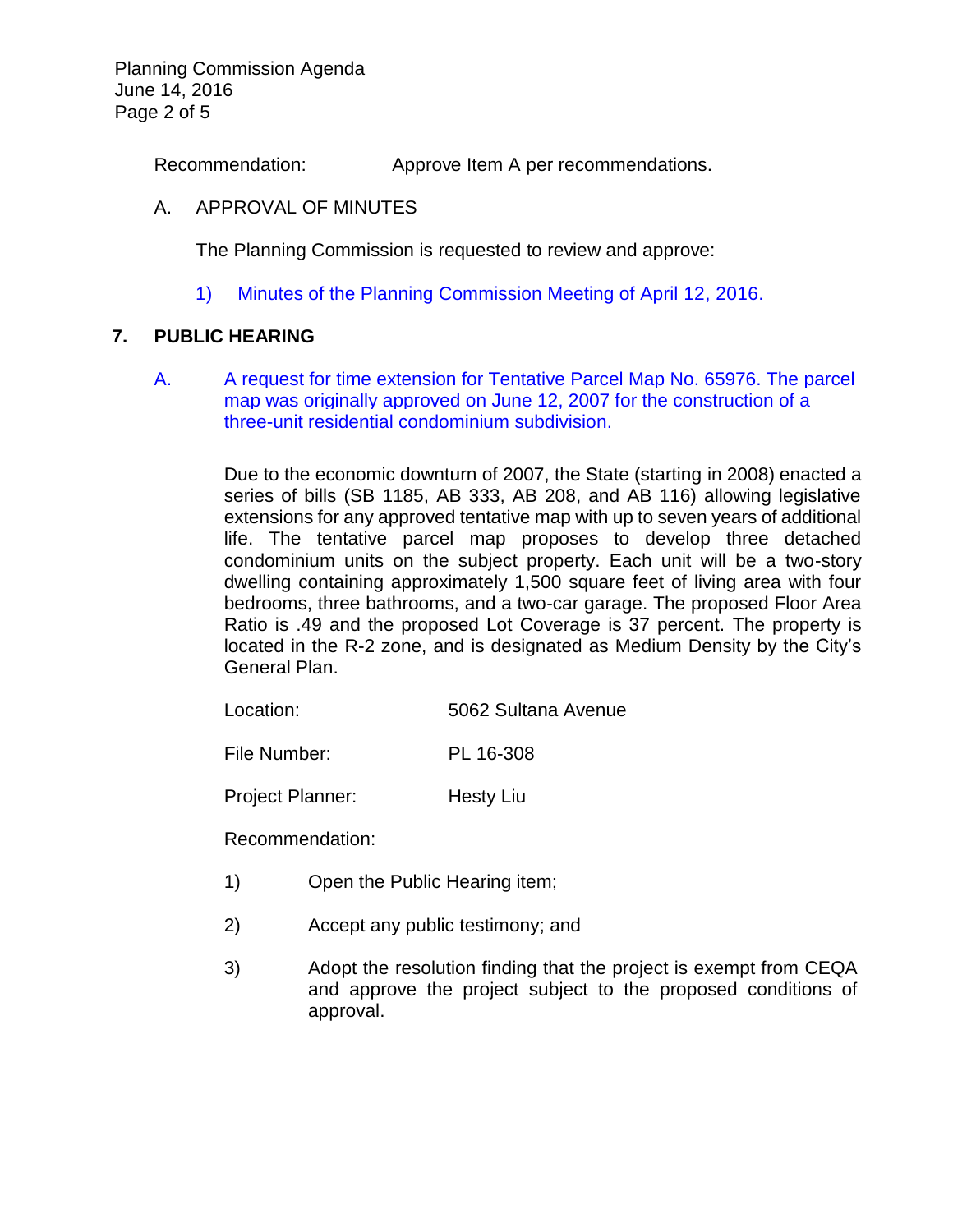Planning Commission Agenda June 14, 2016 Page 3 of 5

#### B. [A zone variance for a four-foot side yard setback along the south property line.](http://ca-templecity.civicplus.com/DocumentCenter/View/6052)

The applicant originally proposed to construct an addition to the rear of the existing house and to remodel the front of the house. The property owner made use of a provision in the Zoning Code that allows an addition to a nonconforming structure to have a minimum side yard setback of three feet. In this case, the property owner proposed a four-foot side yard setback, thereby exceeding the minimum required. After receiving building permits the contractor completed framing the rear addition however, large portions of the existing house had extensive termite damage. The applicant is now seeking approval to demolish the existing structure in its entirety given the extent of the termite damage. The property is located in the R-2 zone, and is designated as Medium Density Residential by the City's General Plan.

| Location: | 6213 Loma Avenue |
|-----------|------------------|
|           |                  |

File Number: PL 16-215

Project Planner: Scott Reimers

Recommendation:

- 1) Open the Public Hearing item;
- 2) Accept any public testimony; and
- 3) Adopt the resolution finding that the project is exempt from CEQA and approve the project subject to the proposed conditions of approval.
- C. [A tentative parcel map and a Minor Site Plan Review for the subdivision of](http://ca-templecity.civicplus.com/DocumentCenter/View/6053)  [splitting the lot into two parcels and for the proposed improvement of a new](http://ca-templecity.civicplus.com/DocumentCenter/View/6053)  [single family residence on each parcel.](http://ca-templecity.civicplus.com/DocumentCenter/View/6053)

The project is a tentative parcel map to divide a property into two parcels. The property is 100 feet wide and 158 feet deep with a total land area of approximately 15,800 square feet. The proposal is to divide the property through the midpoints of the front and the rear property lines, creating two 2 story single family residences equal in size and dimensions. Each parcel will have a frontage of 50 feet and a lot size of 7,900 square feet. In conjunction with the tentative parcel map, the applicant is also seeking a site plan review approval. The property is located in the R-1 zone, and is designated as Low Density Residential by the City's General Plan.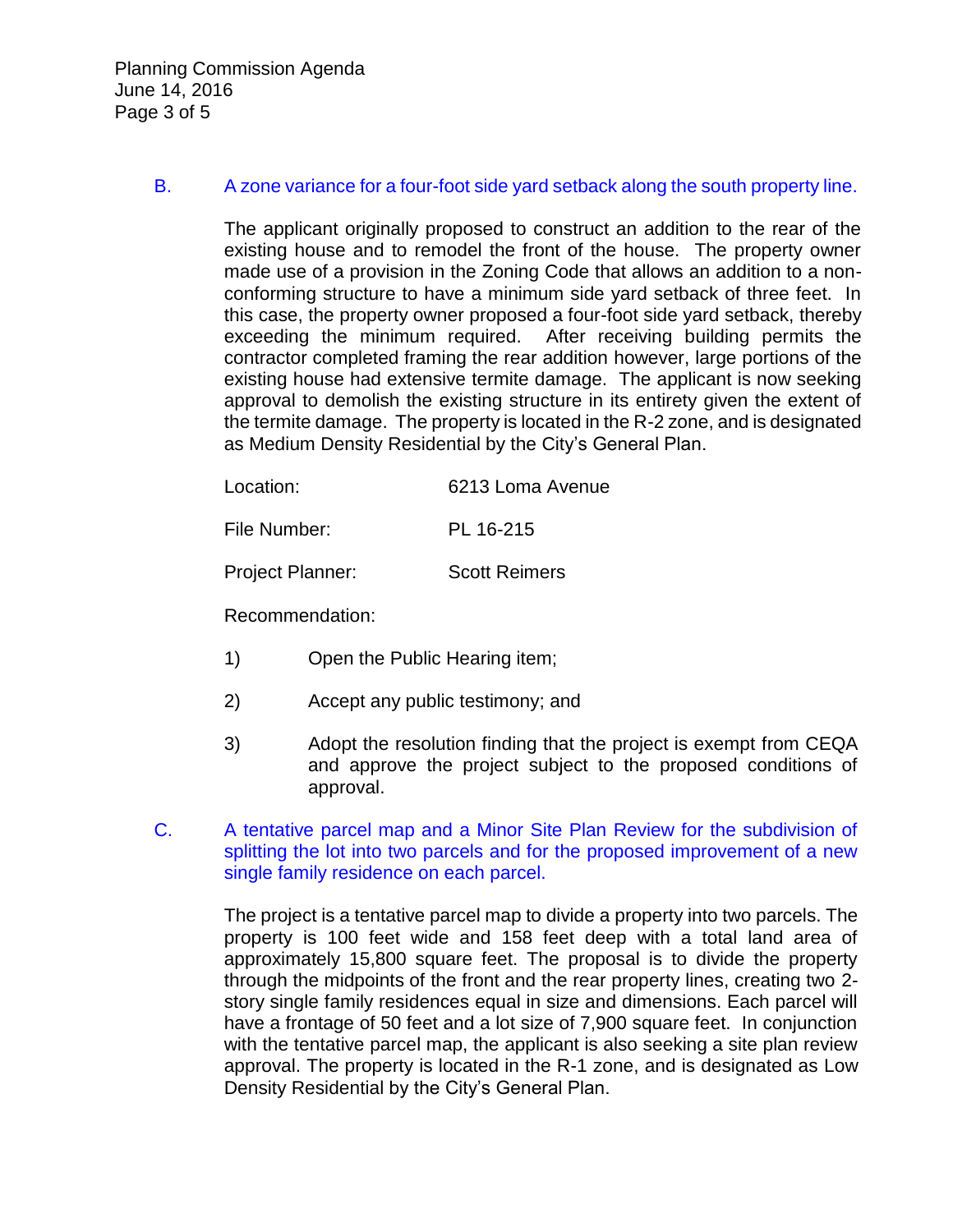Planning Commission Agenda June 14, 2016 Page 4 of 5

| Location:               | 5924 Reno Avenue |  |
|-------------------------|------------------|--|
| File Number:            | PL 15-300        |  |
| <b>Project Planner:</b> | Hesty Liu        |  |
| Recommendation:         |                  |  |

- 1) Open the Public Hearing item;
- 2) Accept any public testimony; and
- 3) Adopt the resolution finding that the project is exempt from CEQA and approve the project subject to the proposed conditions of approval.
- **8. UNFINISHED BUSINESS** None
- **9. NEW BUSINESS** None
- **10. COMMUNICATIONS** None
- **11. UPDATE FROM THE COMMUNITY DEVELOPMENT DIRECTOR**
- **12. COMMISSION ITEMS SEPARATE FROM THE COMMUNITY DEVELOPMENT DIRECTORS REGULAR AGENDA**
	- A. COMMISSIONER CORDES
	- B. COMMISSIONER LEUNG
	- C. COMMISSIONER MARSTON
	- D. VICE-CHAIRMAN HADDAD
	- E. CHAIRMAN O'LEARY
- **13. ADDITIONAL PUBLIC COMMENTS ON ITEMS NOT LISTED ON THE AGENDA** The Planning Commission will now hear additional public comments regarding items **not listed** on the agenda. The procedure to address the Planning Commission is highlighted on the first page of this agenda.